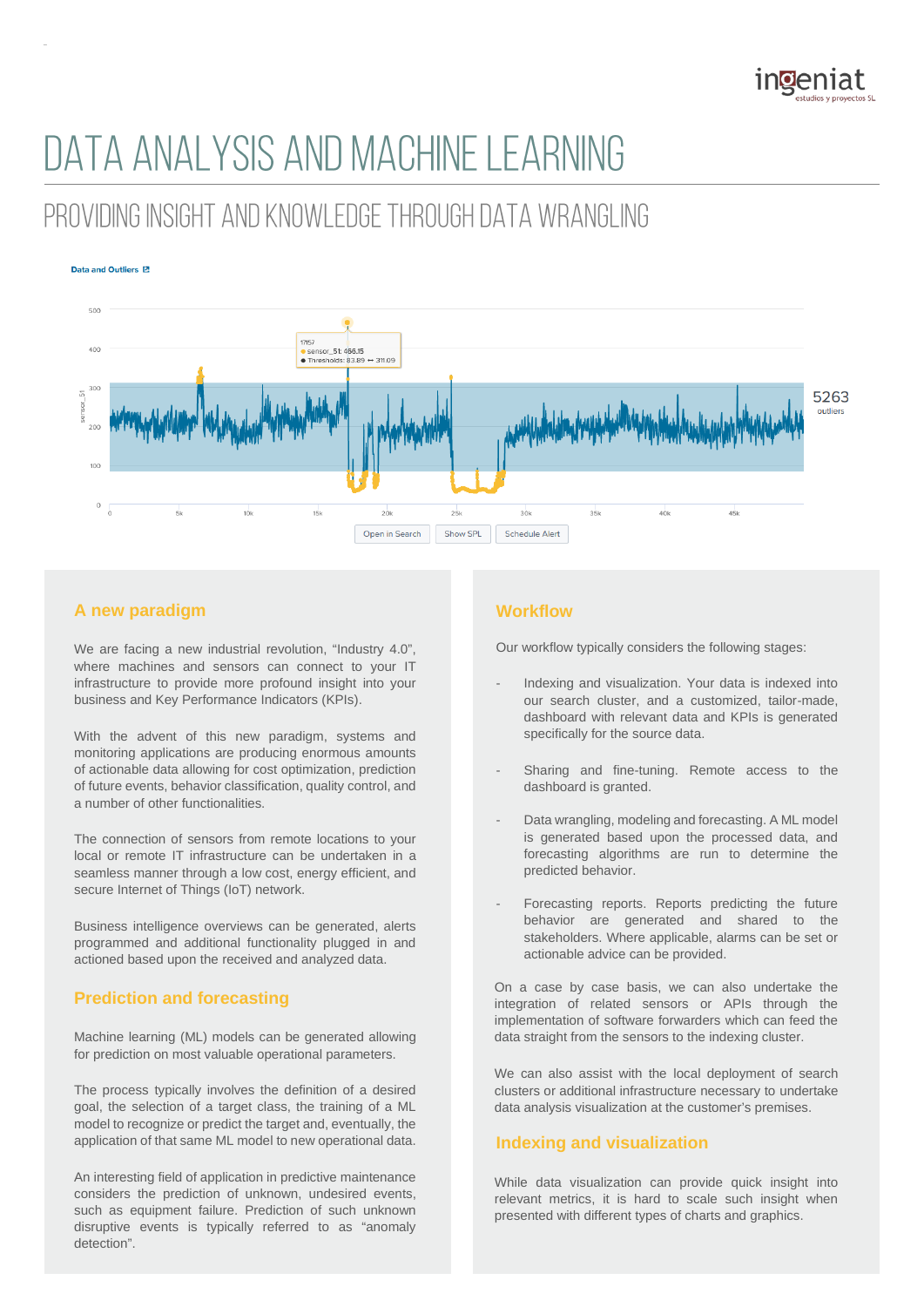

#### Image above / below

Indexing raw static data, originating from real life sensors installed on rotating equipment, without forwarder or data broker, for processing and machine learning, and dashboard showing real time logging from data broker.

The ability to monitor multiple key performance indicators (KPIs) and metrics is crucial to understanding the operational parameters of equipment as well as the source of potential breakdowns, allowing for streamlining data collection, analysis, and collaboration with dashboards that help users to quickly digest critical information and make smart decisions in real time.

The sample dashboard below shows typical information gathered during operation, with sensor readings being displayed and customized to show not just real data, but processed data (ie, individual or aggregated median values) in real time. This is just a sample, though; more complex tailor-made dashboards can be developed to showcase a wide range of data of interest, as well as KPIs, in real time.

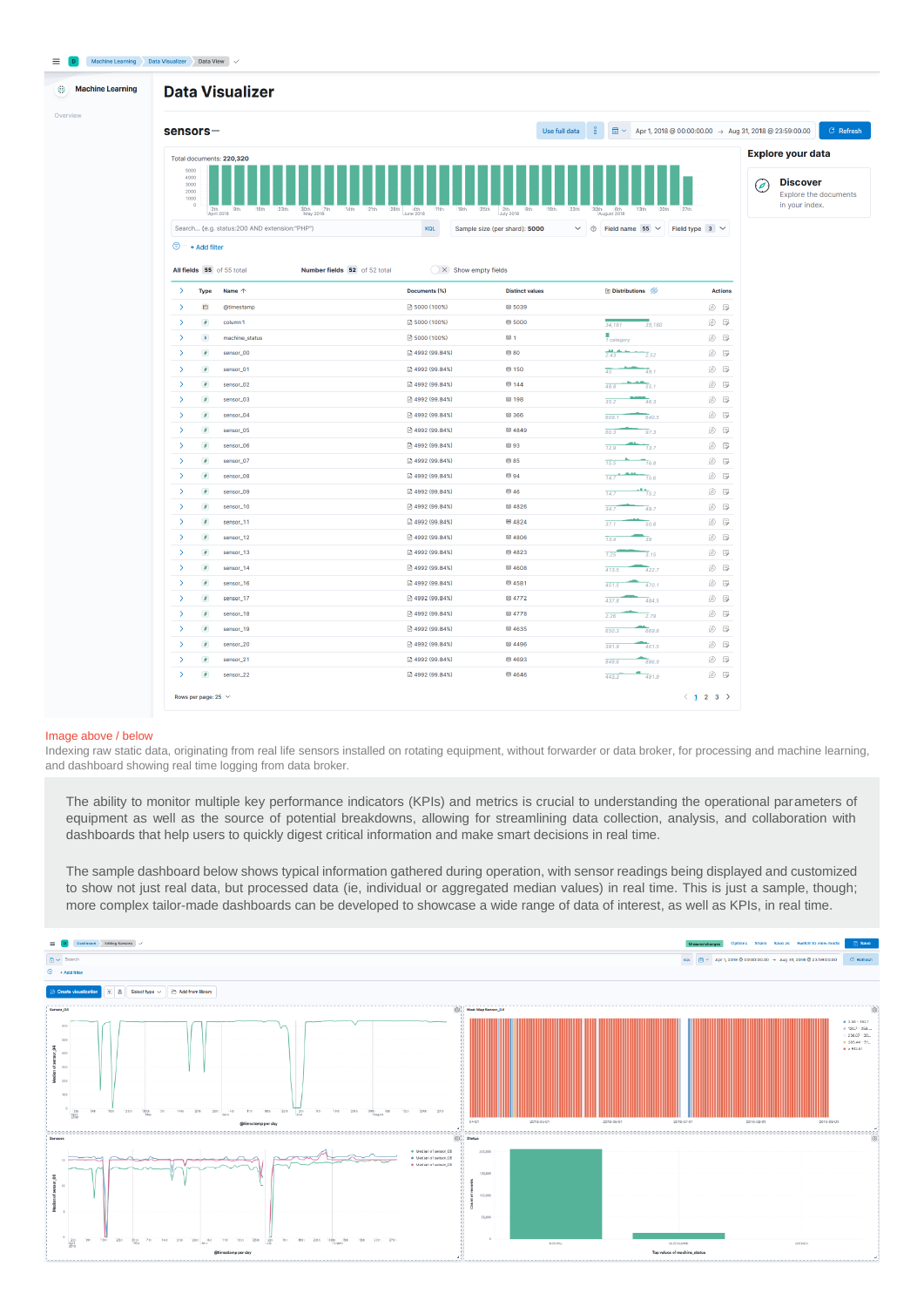

#### Image above

Detection of numeric outliers by means of unsupervised anomaly detection methods. Data provided by a real life sensor installed on rotating equipment.

## **Supervised anomaly detection**

Meaningful insight can be extracted from automatic handling and processing of massive amounts of data thanks to anomaly detection, supervised or unsupervised. By continuously monitoring a live environment, detection algorithms can effectively expose themselves to massive amounts of training data, an exposure which would allow them to understand what is "business as usual" and what is otherwise an outlier for an organization's specific environment. In order to be able to gather, clean, structure, analyze and store data (a process often referred to as data wrangling), specific tools and infrastructure capable of processing big volumes of data is required. The more data that is made available to the system, the more accurate the system becomes.



#### Image below

 $X$  Axis:  $\overline{\qquad \qquad }$  sensor\_04  $\qquad$   $\qquad$ 

Classification of outliers during anomaly detection.

The largest risks that an operation can encounter will almost certainly be unknown, or in other words, something for which preparations in advance could not be made.

The systems need to be as experienced and accurate as possible in order to detect a new unknown that signals the risk.



## **Unsupervised anomaly detection**

Anomaly detection is a technique which identifies rare observations which are statistically different from the rest of observation, potentially translating into some kind of problem or consequence, such as equipment failure.

Referring to the image on the left, nominal operation can be observed due to the significantly overwhelming number of similar records, whereas two distinct, singular, events can also be observed. Those two events represent a small percentage of anomalous data, while at the same time the anomalies are statistically very different from the normal samples. Those two requirements are typically present in the unsupervised anomaly detection methods, where normal values are clustered using a similarity measure and datapoints which are determined to be far off from the cluster are considered to be anomalies or outliers.

A more complex detection can be undertaken using ML procedures, as long as we have access to labeled datasets containing both normal and anomalous samples. Availability of such data would allow us to construct predictive models which can assist in classifying future data points.

This type of detection is commonly referred to as supervised anomaly detection.

> sensor\_06  $\sim$

V Aver.

 $Z$  Axis:  $\left[$  sensor\_07  $\right.$   $\left.$   $\right.$   $\left.$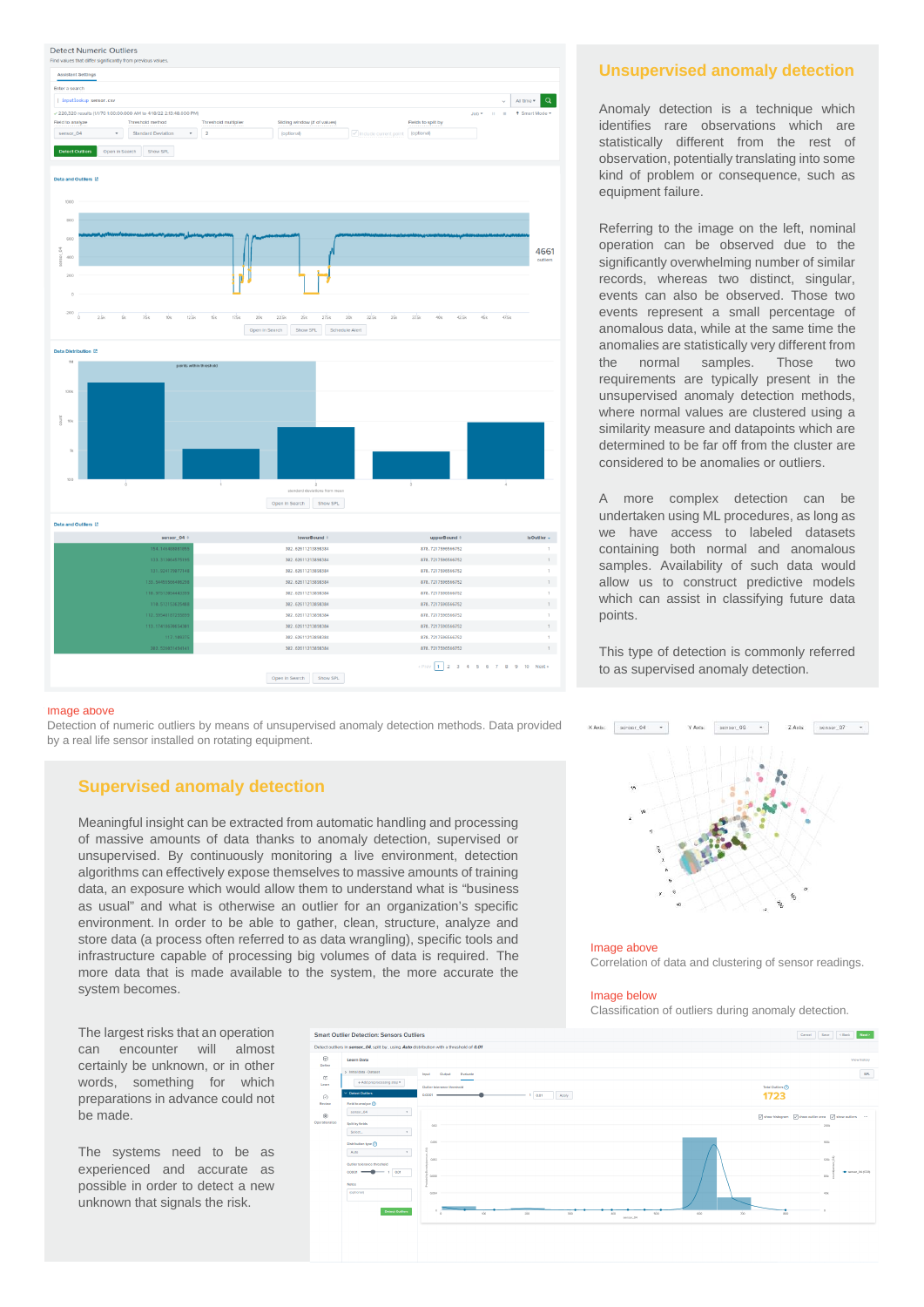

#### Image above

Forecasting of periodic (seasonal) data, utilizing part of the historical time series to validate the model (holdback period) and projecting the forecast into the future with a certain confidence interval. Data provided by a real life sensor installed on rotating equipment.

## **Predictions and forecasting**

Forecasting involves taking models fit on historical data and using them to predict future observations. The underlying intention of time series forecasting is determining how target variables will change in the future by observing historical data from the time perspective, defining patterns, and developing short or long-term predictions, considering the historical patterns.

All the previously, recently, and currently collected data are used as input for time series forecasting where future trends, seasonal changes, irregularities, and such are elaborated based on complex math-driven algorithms.

The image above shows forecasting of a time series with a strong seasonal pattern (seasonality refers to a property of time series that displays periodical patterns repeating at a constant frequency) with some minor residual deviation. The forecasting algorithm is run holding back some historical data which will be used to test the validity and accuracy of the results (central section of the graph), while finally projecting the forecast (rightmost section of the graph).

Not all time series will show such a predictable pattern, but even more complex, random series can be decomposed through the so called Seasonal-Trend decomposition through LOESS (or STL decomposition) allowing for the breakdown of the complex series in more approachable components (seasonal, trends, and residuals).

Predictions can be identically carried out based upon known historical values of other, related, parameters. The random forest regression algorithm, for instance, takes advantage of the 'wisdom of the crowds'; it takes multiple (but different) regression decision trees and makes them 'vote'. Random forest regression then calculates the average of all of the predictions to generate a great estimate of what the expected value for the target parameter should be.

The image below shows the prediction of a range of values of an individual sensor installed on a rotating equipment, based upon historical values of readings taken from a range of sensors also installed on the same equipment, and where correlation, between readings in those sensors and readings in the target sensor, has been known to exist. This procedure is useful in a number of scenarios such as, for instance, predicting the impact of cost variations in material and subcomponents on the final cost of production of a product.

The first chart shows the scatter plot of reading combinations between sensors. Graphs on the diagonal of the chart show perfect selfcorrelation of a sensor with respect to itself. Graphs in other location show correlation of a sensor with respect to a different one, and it can be observed that correlation is fairly high in all circumstances, with readings grouping tightly in clusters.

Deviations with respect to these clusters are a consequence of anomalous operation of the equipment, yielding outliers in data. Having ascertained proper correlation, certain inputs can in consequence be used in averaged prediction of the desired output, using the random forest regression algorithm, which is shown in the bottom half of the image below.

It can be observed that the predicted model fits the real life results with a significant degree of accuracy. The scatter plot located on the right hand side of the image shows a strong fit, with discrepancies being due to the operational anomalies shown on the line chart located on the left hand side of the image. This is also supported by the spikes which can be observed on the residuals line chart.

Image next

Scatter plot showing clustering of data registers and correlation between readings from different sources, and prediction of target data using input data from other sources by means of the random forest regression algorithm.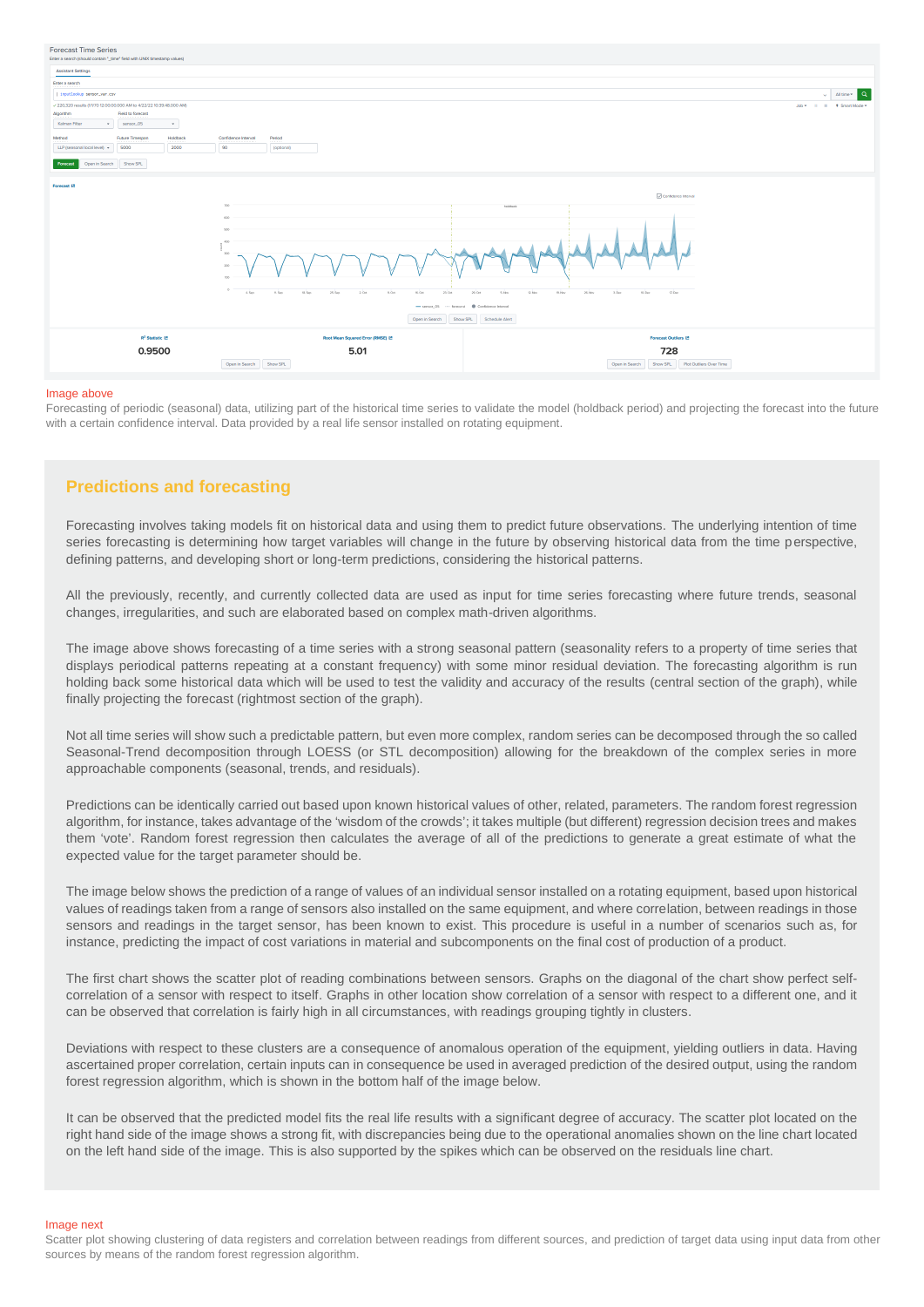#### **Cluster Numeric Events** Assistant Settings Enter a search  $\begin{array}{c|c|c|c} \hline \multicolumn{3}{c|}{\swarrow} & \multicolumn{3}{c}{\text{At time}} \star & \textbf{Q} \cr \multicolumn{3}{c|}{\text{At time}} & \multicolumn{3}{c}{\text{At time}} \star & \multicolumn{3}{c}{\text{A}} \cr \multicolumn{3}{c|}{\text{Job}} \star & \multicolumn{3}{c}{\text{II}} & \multicolumn{3}{c}{\text{I}} & \multicolumn{3}{c}{\text{H}} & \multicolumn{3}{c}{\text{I}} \cr \multicolumn{3}{c|}{\text{Job}} \star & \multicolumn{3}{c}{\text{II$ |<br>| input lookup sensor .csv<br>|<br>| 220,320 results (1/1/70 12:0 M to 4/21/22 2:04:30.000 PM Preprocessing Steps<br>No steps added.  $+$  Add a step Algorithm<br>
Fields to use for clustering  $K(H \text{ of centroid})$ <br>
Save the model as<br>  $\bullet$   $\begin{array}{|l|} \text{Brch} & \text{Save the model at} \\ \hline \end{array}$ Custor Schedule Training Open in Search Show SPL Cluster Visualization  $\overline{E}$ <br>
sensor\_04, sensor\_ $-$  (5)  $*$  Visualize 05 00 00 0 2.5 5 0011000\_05<br>| 02.5 5 7.5 10 12.5  $\frac{1}{2}$  sensor\_08  $\frac{1}{2}$  .  $\begin{array}{ccccc} 0 & \cdots & \cdots & 0 & \cdots \end{array}$ فللمستشف والمستنقية **CONSTRUCTION**  $_{\rm 50}^{\rm 54}$  $\mathcal{F} \in \mathbb{R}^{D \times D}$  $\label{eq:3.1} \frac{1}{\sqrt{2\pi\sqrt{2}}}\frac{1}{\sqrt{2}}\frac{1}{\sqrt{2}}\frac{1}{\sqrt{2}}\frac{1}{\sqrt{2}}\frac{1}{\sqrt{2}}\frac{1}{\sqrt{2}}\frac{1}{\sqrt{2}}\frac{1}{\sqrt{2}}\frac{1}{\sqrt{2}}\frac{1}{\sqrt{2}}\frac{1}{\sqrt{2}}\frac{1}{\sqrt{2}}\frac{1}{\sqrt{2}}\frac{1}{\sqrt{2}}\frac{1}{\sqrt{2}}\frac{1}{\sqrt{2}}\frac{1}{\sqrt{2}}\frac{1}{\sqrt{2}}\frac{1}{\sqrt{2}}\frac{1}{$ and <sup>a</sup> Ţ,  $\overline{\phantom{a}}$  $\bar{z}$  $\frac{1}{100}$  $200 \mathcal{L}_{\text{max}}$  (Mac  $\mathbb{R}^3$ ο.  $\frac{3}{8}$  so  $-$ مبر  $\sim$  $\overline{\phantom{a}}$  $\begin{array}{c} \frac{1}{2} \left( \begin{array}{cc} 1 & 0 \\ 0 & 1 \end{array} \right) & \mbox{if} \quad \begin{array}{c} 0 \\ 0 & 1 \end{array} \end{array}$  $\sqrt{3} \approx \sqrt{3} \, M$ おお教師 يرودوني i Co  $\mathcal{A}$ Cluster: 0<br>Cluster: 1 Ŧ.  $\sim$  $\begin{matrix} 20 & 20 \\ 0 & 10 \\ 0 & 0 \end{matrix}$ 经收货费 in the projection of the control<br>Second Control of the control of the control of the control of the control of the control of the control of th<br>Second Control of the control of the control of the control of the control of  $\mathcal{F}_\infty$  (i.e. **A**  $\sim$  $\overline{30}$  $\begin{array}{c} \mathbb{S}^{20} \\ \vdots \\ \mathbb{S}^{20} \\ \mathbb{S} \end{array}$ **Surger Company**  $\label{eq:1} \sqrt{\frac{1}{2}\log\left(\frac{1}{\sqrt{2}}\right)}\frac{\log\left(\frac{1}{\sqrt{2}}\right)}{\log\left(\frac{1}{\sqrt{2}}\right)}\frac{\log\left(\frac{1}{\sqrt{2}}\right)}{\log\left(\frac{1}{\sqrt{2}}\right)}\frac{\log\left(\frac{1}{\sqrt{2}}\right)}{\log\left(\frac{1}{\sqrt{2}}\right)}\frac{\log\left(\frac{1}{\sqrt{2}}\right)}{\log\left(\frac{1}{\sqrt{2}}\right)}\frac{\log\left(\frac{1}{\sqrt{2}}\right)}{\log\left(\frac{1}{\sqrt{2}}\right)}\frac{\log\left(\frac$  $\label{eq:2} \mathcal{L}^{\text{c}}\left(\mathcal{L}_{\text{c}}\right) = \mathcal{L}^{\text{c}}\left(\mathcal{L}_{\text{c}}\right) = \mathcal{L}^{\text{c}}\left(\mathcal{L}_{\text{c}}\right)$ سيستعيض  $\mathcal{A}$ and the company  $\sim$   $\star$  $\overline{\phantom{a}}$ ÷. .<br>mum of 6 fields (1 label and 5 vi iries, and **K** Open in Search Show SPL Schedule Nert

Predict Numeric Fields

Assistant Settings<br>Enter a search  $\begin{tabular}{|l|l|} \hline & input lookup sensor.csv \\ \hline \end{tabular}$  <br>  $\pm$  220,320 results (IV/70 12:00:00.000 AM to 4/21/22 1:10:30.000 PM  $\begin{array}{r|cc} \hline \downarrow & \hline \end{array} \begin{array}{r|cc} \hline \text{Altime}\star & \textbf{Q} \end{array}$  Job  $\star$  –  $\hbox{II}$  –  $\hbox{II}$  –  $\star$  Smart Mode  $\star$ Preprocessing Steps<br>No steps added.<br>+ Add a step RandomFor Save the model as<br>default\_model\_name

#### **FR Model** Schedule Training Open in Search Show SPL

| sensor_04 o | predicted(sensor_04) o | residual 0 | sensor_05 o       | sensor_06 o         | sensor_07 o        | sensor_08 o        |
|-------------|------------------------|------------|-------------------|---------------------|--------------------|--------------------|
| 628.125     | 635.48                 | $-7.36$    | 76.98898          | 13.317420000000002  | 16.24711           | 15.697339999999999 |
| 631.9444    | 633.20                 | $-1.26$    | 74.58915999999998 | 13.2884799999999998 | 16, 13136          | 15.47389           |
| 641.7823    | 635.25                 | 6.53       | 74.57428          | 13.382520000000001  | 16.24711           | 15.617770000000002 |
| 638.8926    | 635.45                 | $-5.36$    | 76.95988          | 13.34635            | 16.16753           | 15.73351           |
| 644.3287    | 635.28                 | 9.05       | 78.49116          | 13.34635            | 16.13136           | 15.70457           |
| 633.4491    | 635.45                 | $-2.00$    | 76.95741          | 13.34635            | 16.16753           | 15.76958           |
| 626.2731    | 632.91                 | $-6.64$    | 78.76208000000003 | 13.34635            | 16.16753           | 15.45139           |
| 634.375     | 635.47                 | $-1.10$    | 76.8876           | 13.317420000000002  | 16.124129999999994 | 15.77691           |
| 632.4074    | 635.48                 | $-3.07$    | 75.63688          | 13.2884799999999998 | 16.124120000000004 | 15.76958           |
| 631.5972    | 634.60                 | $-3.00$    | 73.89424          | 13.4476299999999998 | 16, 16753          | 15.653929999999999 |